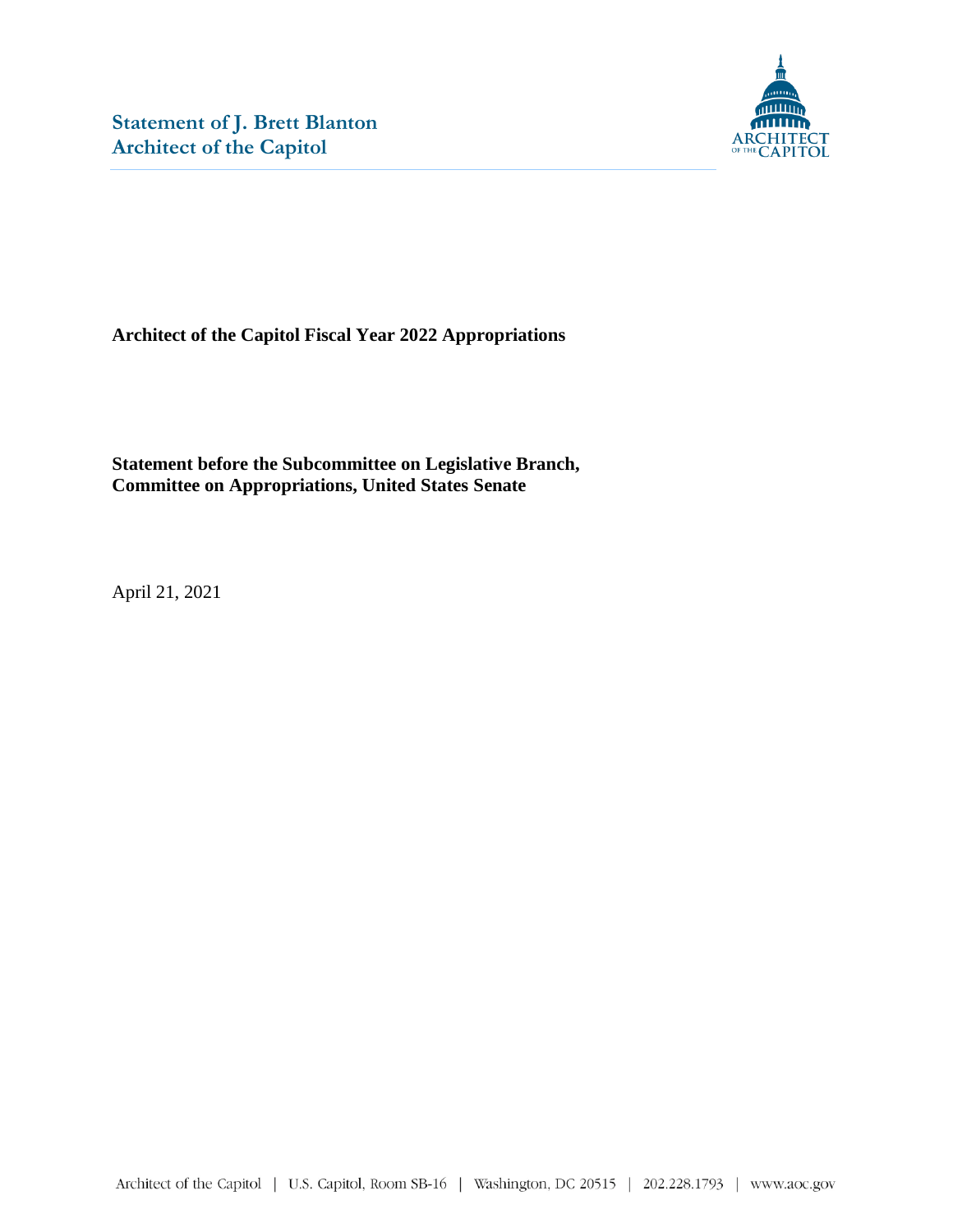Chairman Reed, Ranking Member Braun and members of the subcommittee, I appreciate the opportunity to present the Architect of the Capitol's (AOC) Fiscal Year (FY) 2022 budget request of \$865 million.

It has been a whirlwind year since I began my tenure as the 12th Architect of the Capitol. In that time, I have been amazed by the level of commitment and professionalism displayed by our staff. We have been in pandemic operations for nearly a year, we supported four lying in state or honor ceremonies, we survived a building breach on January 6 and we successfully prepared and supported the presidential inauguration.

As a part of the agency's FY 2021 budget request, I committed to conducting a top-down assessment of the agency to identify the most urgent needs and address the critical issues. The agency's FY 2022 budget request is the result of that review and serves as the beginning of the transformation of the AOC into a world-class service agency. Additionally, this budget request serves as the foundation for the future of the Capitol campus.

This request introduces several new initiatives that will address many of the most critical needs of the AOC and the Capitol community, including committing ourselves to long-term planning and developing strategies that will prepare the campus for the next century and begin to address the agency's \$1.8 billion backlog in strategic and systematic manner.

One of these strategies is the development of an Enterprise Asset Management (EAM) system to aid decision making regarding operating, maintaining and renewing facilities and infrastructure assets such as buildings, plants, machinery, vehicles and construction equipment in a manner that achieves industry standards and best business practices. Coupled with a commitment to better ensure our request is aligned with expected service levels, we will use EAM to proactively administer maintenance-based strategies and reduce the deferred maintenance backlog, which includes more than \$220 million in work in the Senate buildings under our care. In addition, EAM will allow us to mitigate obsolescence, restore reliability, reduce long-term costs and provide a system to forecast resource needs requirements to ensure assets are secured, maintained and meet industry standards for viability. Numerous studies have shown that the ISO 55000 certified EAM system we will implement has a return on investment of approximately five years.

This budget also reinforces my commitment to the AOC's employees by developing a human capital strategy that will bolster our efforts to acquire, develop, train and retain a talented, diverse and highly skilled workforce that is prepared for the future. We aim to transform the AOC's human capital landscape by ensuring workforce readiness, closing skills gaps and maximizing employees' talents, skill sets and competencies.

In addition, we will strengthen access to skills training by establishing a new AOC University, which will ensure people have the skills to perform their jobs well and can improve their skills to better position themselves for advancement. It will also transform the organization and culture of the AOC by investing in employee outreach and training programs that focus on skill-building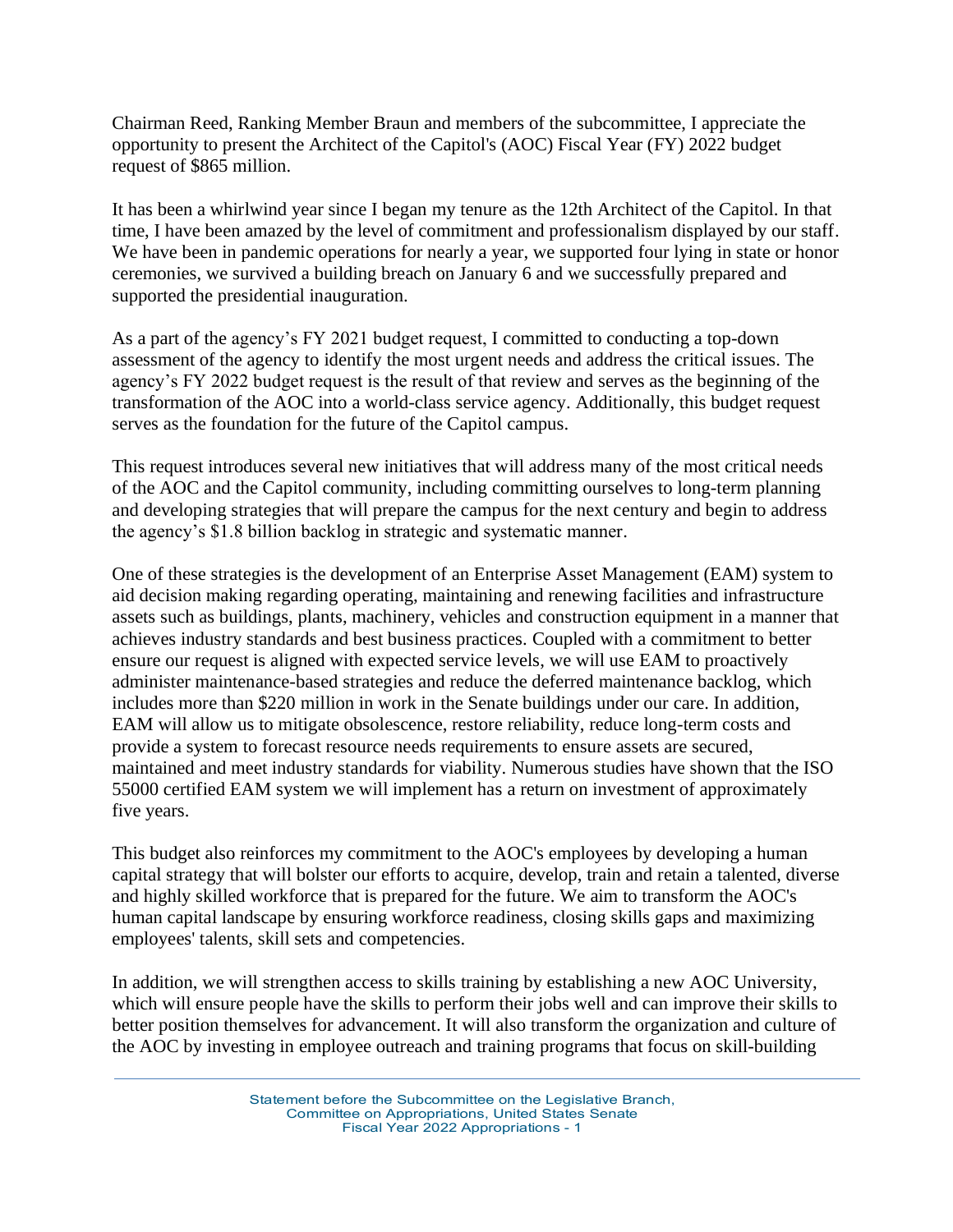activities designed to improve employee and stakeholder experiences, teach conflict resolution skills and improve teamwork and customer service.

As I have said since my first day with the agency, the overall success of the AOC begins with our staff. The ability of our central services to support our front-line operations is critical to the organization's success. Included in this budget request is an aggressive plan to on-board needed staff who are essential toward supporting the needs and services of Congress.

The safety of members and staff on the Capitol campus is my highest priority. As such, code compliance, including the Americans with Disabilities Act (ADA), is another area where we are seeking transformative change. Under the proposed Building Official Program, dedicated experts will ensure stakeholders follow the same set of established building codes and request approval of their work through a permit process. The agency will track all construction and infrastructure work in a centralized data, management and oversight system. This proposal allows for independent verification that infrastructure and construction work performed at AOC-managed facilities and grounds consistently meets established building codes and enterprise facility standards. This is similar to the model used by many at state and local governments and will ensure safe and code-compliant work on the Capitol campus.

Additional staffing is also required to meet the emerging requirements to ensure the cleanliness of the Capitol campus as we transition to a new normal after the COVID threat. This budget request introduces the concept of Service Level Agreements (SLAs) for janitorial services. These SLAs transparently outline specific levels of cleanliness and the associated cost for these services. In future budgets, we will expand these SLAs to all products and services the AOC delivers so there are measurable standards of service on the Capitol campus.

Regarding our continued COVID-19 response, our commitment toward ensuring that adequate measures are taken to mitigate the threat of COVID-19 across the Capitol campus has not been met with the required financial support. Other than our initial installment of funding, which is fully obligated, the AOC has been forced to use our critical infrastructure and security project funding to support Congress at a service level required for enhanced cleaning and acquire necessary personal protective equipment (PPE).

Maintaining vigilant and strict adherence to COVID-19 protocols, the AOC has successfully continued facility operations and delivered quality projects to Congress and our legislative and judicial branch partners. Several ongoing projects remain on-schedule, including the multi-year, multi-phase exterior stone restoration projects at the U.S. Capitol and Russell Senate Office Building. Also, as of the end of April, we have completed over 70% of the Senate moves, with 16 of the 22 offices selected in the 117th Congress moved into their renovated spaces. This effort represents the renovation of over 61,000 square feet of office space in the Russell, Dirksen and Hart Senate Office Buildings.

With the committee's encouragement, we launched the Urban Agriculture Resilience Program last spring to support food-growing programs at public gardens affected by COVID-19 and to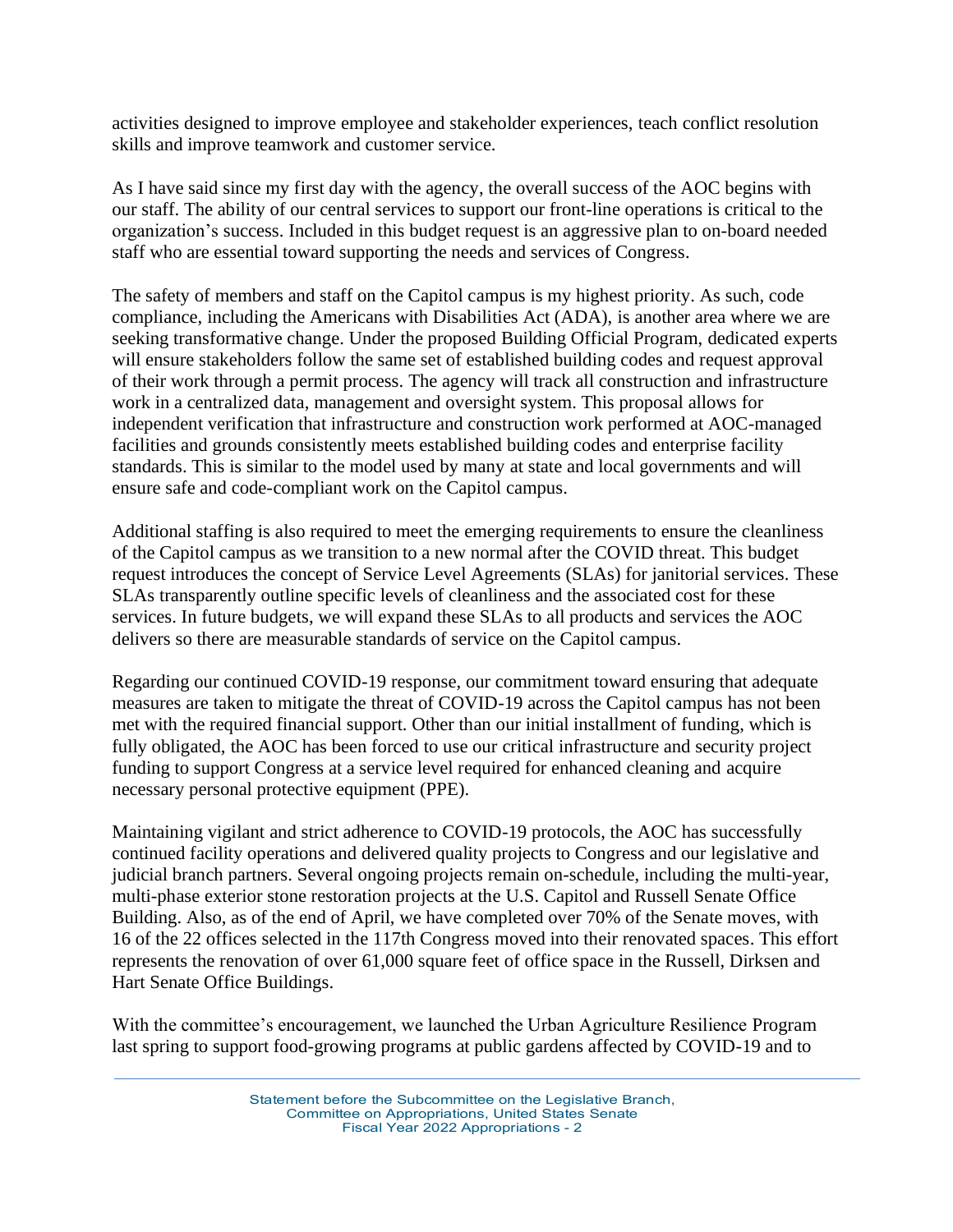address emerging food insecurities due to the global pandemic. We assisted 19 states and Washington, D.C. in the growing and distribution of produce to communities with food access challenges. This model was a success, and now with lessons learned and an experienced team in partnership agreements on board at the U.S. Botanic Garden, we believe this community support can be successfully expanded to encourage more COVID gardens.

In addition to this critical work, I am proud to announce that the AOC received its 16th consecutive unmodified clean audit opinion of its financial statement. We also received our ninth consecutive Certificate of Excellence in Accountability Reporting award from the Association of Government Accountants. These recognitions are evidence of our excellence in financial management and provide transparency of our stewardship of the public's funds.

The agency's FY 2022 capital budget request seeks to continue this progress by addressing over \$78 million in deferred maintenance needs across campus to begin our process of reducing the backlog. It also invests almost \$90 million in projects that renew or improve aging infrastructure such as fire alarms, campus intrusion, environmental systems and electrical distribution.

The AOC's risk-based project prioritization process identified \$171.5 million for capital projects. Of this, \$92.7 million, or 54 percent, is for projects that did not receive funding in FY 2021. This includes the project to address identified fire and life safety deficiencies stemming from the lack of a building-wide sprinkler system to bring the U.S. Capitol into code compliance. If not funded, the building remains at increased risk of flame spread in the event of a fire. In addition, the lack of full sprinkler protection leaves the U.S. Capitol building reliant on the fire department to suppress all but the smallest fires, jeopardizing life safety as well as historic assets and features.

The agency is also requesting funding for critical utility distribution projects at the Capitol Power Plant and offsite facilities. Funding is required for Phase 5 of the Refrigeration Plant Revitalization program, which will remove 40-year-old piping and includes various replacements and additions to bring the older West Refrigeration Plant equipment up to date. Earlier this year, chilled water piping broke and spilled over 200,000 gallons of water a day, impacting servers and congressional recording studio spaces. Phase 5 of the Refrigeration Plant Revitalization is imperative to prevent a complete shutdown of various congressional operations if another pipe breaks. Off-campus, we need to replace aging units with dual-use, energy-efficient units within the data centers to reduce the risk of interruption to daily operations, reduce energy consumption and reduce our carbon footprint.

As I mentioned earlier, code compliance is an important element in this request. We are seeking to address critical upgrades to life safety systems across campus. Fire alarm and sprinkler system upgrades at the U.S. Capitol, U.S. Botanic Garden and the James Madison Memorial Building will address code deficiencies, reduce the risk of system failure and improve facility safety for building occupants.